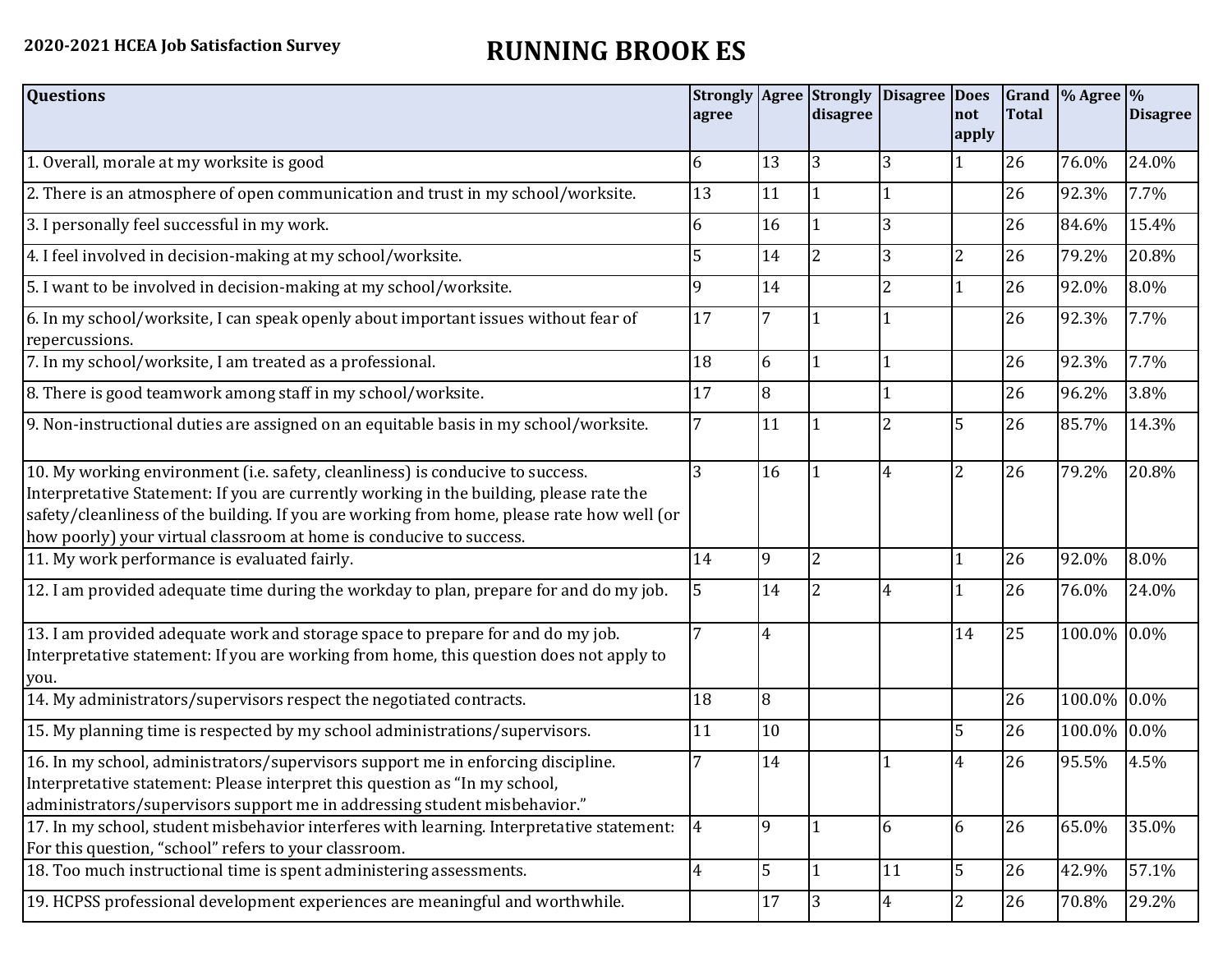## **2020-2021 HCEA Job Satisfaction Survey RUNNING BROOK ES**

| 20. Increased workload has contributed to a decline in my morale.                                                                                          |    | 7              | 3               | 9  |                | 26 | 53.8%  | 46.2%  |
|------------------------------------------------------------------------------------------------------------------------------------------------------------|----|----------------|-----------------|----|----------------|----|--------|--------|
| 21. I am paid fairly.                                                                                                                                      | 2  | 11             | $7\overline{ }$ | 6  |                | 26 | 50.0%  | 50.0%  |
| 22. I have confidence in the leadership exhibited by the HCPSS Superintendent.                                                                             | 4  | 14             | $\overline{2}$  | 6  |                | 26 | 69.2%  | 30.8%  |
| 23. I have confidence in the leadership exhibited by the Howard County Board of<br>Education.                                                              |    | 11             | 5               |    |                | 25 | 50.0%  | 50.0%  |
| 24. I have confidence in the leadership exhibited by the Howard County Education<br>Association (HCEA).                                                    | 16 | $\overline{7}$ |                 | 2  |                | 25 | 92.0%  | 8.0%   |
| 25. I feel that HCPSS offers me the possibility of advancing professionally in the field of<br>education.                                                  | 9  | 9              |                 | 3  | 4              | 26 | 81.8%  | 18.2%  |
| 26. In my position, I receive appropriate and adequate support and training.                                                                               | q  | 13             | $\vert$ 1       | 3  |                | 26 | 84.6%  | 15.4%  |
| 27. During this current school year, I have experienced harassing behavior from<br>colleagues.                                                             |    |                | 24              |    |                | 26 | 3.8%   | 96.2%  |
| 28. During this current school year, I have experienced harassing behavior from<br>administrators/supervisors.                                             |    |                | 25              |    |                | 26 | 0.0%   | 100.0% |
| 29. During this current school year, I have experienced harassing behavior from parents.                                                                   |    | 4              | 14              | 7  |                | 26 | 19.2%  | 80.8%  |
| 30. At my school I spend most of my PIP time on non-instructional activities.                                                                              |    | 1              | <sup>2</sup>    | 12 | 10             | 26 | 12.5%  | 87.5%  |
| 31. At my school our administrator includes time during PIP for teacher-initiated<br>collaboration.                                                        | 6  | 7              |                 |    | 12             | 26 | 92.9%  | 7.1%   |
| 32. In my school, I spend too much time in meetings.                                                                                                       |    | 10             | 12              | 14 |                | 26 | 38.5%  | 61.5%  |
| 33. In my school, there is adequate support for special education students.                                                                                |    | 8              | 4               | 9  | 6              | 27 | 38.1%  | 61.9%  |
| 34. My administrator/supervisor provides people working from home with flexibility in<br>their workday.                                                    | 21 | 6              |                 |    |                | 27 | 100.0% | 0.0%   |
| 35. My administrator/supervisor has reasonable expectations of workload for staff while<br>in virtual learning.                                            | 18 | 8              |                 |    |                | 27 | 96.3%  | 3.7%   |
| 36. Students have adequate technology and tools (hardware/software/connectivity) to<br>participate in virtual learning.                                    |    | 11             | <sup>2</sup>    | 5  | $\overline{c}$ | 27 | 72.0%  | 28.0%  |
| 37. Staff have adequate technology hardware (e.g. computers, document cameras, other<br>technology hardware) to meet the requirements of virtual learning. | 5  | 17             |                 | 4  |                | 27 | 81.5%  | 18.5%  |
| 38. HCPSS has provided the software I need to do my job and collaborate with colleagues.                                                                   | 7  | 19             |                 |    |                | 27 | 96.3%  | 3.7%   |
| 39. The software and online services provided by HCPSS to do my job are difficult and/or $\vert$ 1<br>time-consuming to use.                               |    | 5              | 3               | 16 | $\overline{c}$ | 27 | 24.0%  | 76.0%  |
| 40. In my class, I feel that students are engaged in virtual learning                                                                                      | 4  | 17             |                 | 4  | $\overline{2}$ | 27 | 84.0%  | 16.0%  |